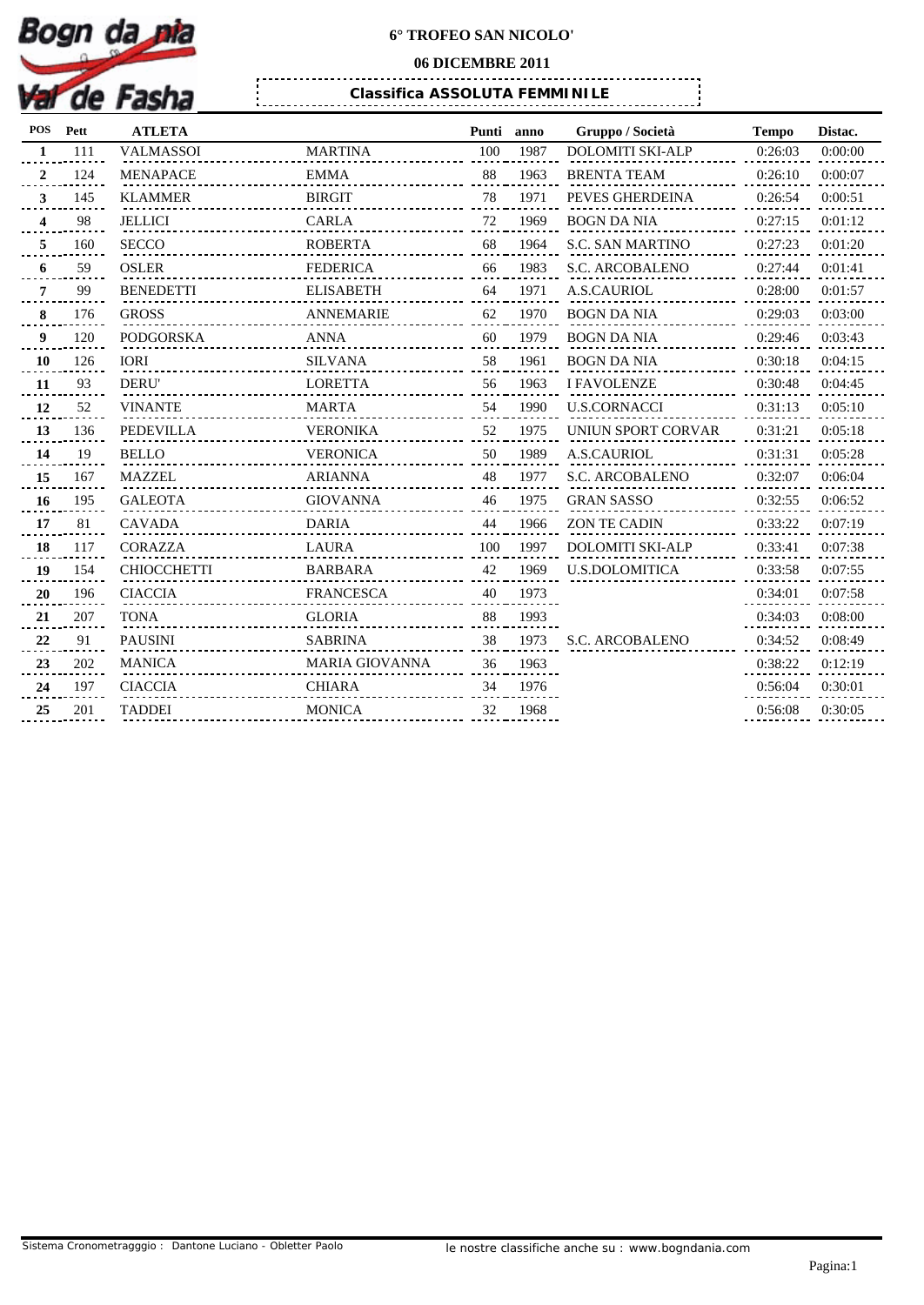

## **06 DICEMBRE 2011**

*Classifica ASSOLUTA MASCHILE*

| POS          | Pett | <b>ATLETA</b>      |                   | Punti        | anno | Gruppo / Società              | <b>Tempo</b> | Distac. |
|--------------|------|--------------------|-------------------|--------------|------|-------------------------------|--------------|---------|
| 1            | 151  | <b>ZEMMER</b>      | <b>URBAN</b>      | 100          | 1972 | <b>BOGN DA NIA</b>            | 0:18:41      | 0:00:00 |
| 2            | 192  | <b>GOETSCH</b>     | <b>PHILIP</b>     | 88           | 1984 | <b>BOGN DA NIA</b>            | 0:19:25      | 0:00:44 |
| $\mathbf{3}$ | 39   | <b>KUHAR</b>       | <b>NEJC</b>       | 78           | 1985 | <b>BELA LADINIA</b>           | 0:19:35      | 0:00:54 |
| 4            | 64   | <b>FOLLADRO</b>    | <b>ALESSANDRO</b> | 72           | 1983 | <b>DOLOMITI SKI-ALP</b>       | 0:19:39      | 0:00:58 |
| 5            | 161  | ZULIAN             | <b>IVO</b>        | 68           | 1976 | BOGN DA NIA                   | 0:20:01      | 0:01:20 |
| 6            | 45   | <b>TRETTEL</b>     | <b>THOMAS</b>     | 66           | 1985 | A.S.CAURIOL                   | 0:20:08      | 0:01:27 |
| 7            | 133  | PIERANTONI         | <b>DAVIDE</b>     | 64           | 1990 | <b>SCI CAI SCHIO</b>          | 0:20:32      | 0:01:51 |
| 8            | 142  | <b>CRAFFONARA</b>  | LOIS              | 62           | 1980 | <b>BADIASPORT</b>             | 0:20:34      | 0:01:53 |
| 9            | 38   | <b>BECCARI</b>     | <b>FILIPPO</b>    | 60           | 1979 | <b>BELA LADINIA</b>           | 0:20:42      | 0:02:01 |
| 10           | 204  | <b>STEINACHER</b>  | <b>DARIO</b>      | 58           | 1974 | <b>BOGN DA NIA</b>            | 0:20:48      | 0:02:07 |
|              | 53   | <b>PINAMONTI</b>   | <b>GUIDO</b>      | 56           | 1967 | BOGN DA NIA                   | 0:20:52      | 0:02:11 |
| 11           |      |                    |                   |              |      |                               |              |         |
| 12           | 32   | <b>TAUFER</b>      | <b>ALESSANDRO</b> | 54           | 1981 | <b>SCI CLUB VALDOBBIAD</b>    | 0:21:00      | 0:02:19 |
| 13           | 183  | <b>CALLIARI</b>    | <b>ALESSANDRO</b> | 52           | 1982 | <b>G.S. CASTELLO DI FIEMM</b> | 0:21:08      | 0:02:27 |
| 14           | 74   | <b>BARTOLI</b>     | <b>FABRIZIO</b>   | 50           | 1986 | <b>BOGN DA NIA</b>            | 0:21:11      | 0:02:30 |
| 15           | 69   | <b>DEZULIAN</b>    | RICCARDO          | 48           | 1972 | <b>BOGN DA NIA</b>            | 0:21:19      | 0:02:38 |
| 16           | 58   | <b>MARTINI</b>     | <b>THOMAS</b>     | 46           | 1981 | <b>BRENTA TEAM</b>            | 0:21:23      | 0:02:42 |
| 17           | 168  | <b>GUADAGNINI</b>  | ALDO              | 44           | 1970 | <b>BELA LADINIA</b>           | 0:21:29      | 0:02:48 |
| 18           | 61   | <b>FACCHINELLI</b> | <b>MARCO</b>      | 42           | 1980 | $\operatorname{BOGN}$ DA NIA  | 0:21:40      | 0:02:59 |
| 19           | 65   | <b>LONGO</b>       | PAOLO             | 40           | 1977 | BOGN DA NIA                   | 0:21:44      | 0:03:03 |
| 20           | 121  | <b>ADIUTORI</b>    | <b>RAFFAELE</b>   | 38           | 1974 | GRAN SASSO PIANI NA           | 0:21:46      | 0:03:05 |
| 21           | 51   | <b>VARESCO</b>     | <b>CRISTIAN</b>   | 36           | 1990 | <b>U.S.CORNACCI</b>           | 0:21:49      | 0:03:08 |
| 22           | 114  | <b>PLONER</b>      | <b>DANIEL</b>     | 34           | 1972 |                               | 0:21:51      | 0:03:10 |
| 23           | 41   | <b>CAMPESTRINI</b> | CAMILLO           | 32           | 1964 | <b>I FAVOLENZE</b>            | 0:22:02      | 0:03:21 |
| 24           | 165  | <b>CORRADINI</b>   | <b>FEDERICO</b>   | 30           | 1978 | <b>U.S.CORNACCI</b>           | 0:22:12      | 0:03:31 |
| 25           | 104  | PIEMONTESE         | <b>GIUSEPPE</b>   | 28           | 1981 |                               | 0:22:15      | 0:03:34 |
| 26           | 92   | <b>BATTISTI</b>    | <b>LORENZO</b>    | 26           | 1984 | <b>BELA LADINIA</b>           | 0:22:17      | 0:03:36 |
| 27           | 56   | <b>DEPAUL</b>      | <b>GABRIELE</b>   | 24           | 1988 | <b>BOGN DA NIA</b>            | 0:22:19      | 0:03:38 |
|              |      |                    |                   |              |      |                               |              |         |
| 28           | 162  | <b>MATTIATO</b>    | <b>ANDREA</b>     | 22           | 1977 | <b>I FAVOLENZE</b>            | 0:22:30      | 0:03:49 |
| 29           | 68   | <b>IRSARA</b>      | <b>ANDREAS</b>    | 20           | 1970 | <b>BADIASPORT</b>             | 0:22:41      | 0:04:00 |
| 30           | 48   | <b>GAUDENZI</b>    | <b>NICOLA</b>     | 18           | 1989 | <b>G.S. PAVIONE</b>           | 0:22:49      | 0:04:08 |
| 31           | 213  | <b>PLONER</b>      | <b>IVANO</b>      | 16           | 1970 |                               | 0:22:54      | 0:04:13 |
| 32           | 205  | <b>VARESCO</b>     | <b>LUCA</b>       | 14           | 1978 | <b>U.S.CORNACCI</b>           | 0:23:05      | 0:04:24 |
| 33           | 175  | <b>FORNI</b>       | ALESSANDRO        | 12           | 1980 | <b>S.C. ARCOBALENO</b>        | 0:23:15      | 0:04:34 |
| 34           | 112  | DALLA VENEZIA      | <b>LUCA</b>       | 10           | 1978 | <b>DOLOMITI SKI-ALP</b>       | 0:23:19      | 0:04:38 |
| 35           | 157  | <b>CISAMOLO</b>    | <b>CLAUDIO</b>    | 8            | 1971 | <b>SCI CLUB ROVERE</b>        | 0:23:21      | 0:04:40 |
| 36           | 86   | <b>BERNHARDT</b>   | VALENTINO         | 100          | 1993 | <b>BRENTA TEAM</b>            | 0:23:27      | 0:04:46 |
| 37           | 173  | POLLAM             | COLOMBO           | 6            | 1976 | <b>BOGN DA NIA</b>            | 0:23:30      | 0:04:49 |
| 38           | 113  | <b>NOCKER</b>      | <b>GÜNTER</b>     | 4            | 1969 | PEVES GHERDEINA               | 0:23:34      | 0:04:53 |
| 39           | 31   | ADANG              | <b>JAN PAUL</b>   | 2            | 1982 | <b>BADIASPORT</b>             | 0:23:36      | 0:04:55 |
| 40           | 89   | ZORZI              | <b>SILVANO</b>    | 100          | 1958 | <b>BOGN DA NIA</b>            | 0:23:38      | 0:04:57 |
| 41           | 206  | PAVANELLO          | ANDREA            | 88           | 1992 | <b>DOLOMITI SKI-ALP</b>       | 0:23:40      | 0:04:59 |
| 42           | 16   | <b>IRSARA</b>      | <b>RENE</b>       | $\mathbf{1}$ | 1981 | <b>BADIASPORT</b>             | 0:23:42      | 0:05:01 |
| 43           | 210  | <b>MANFROI</b>     | <b>SIMONE</b>     | 1            | 1990 |                               | 0:23:45      | 0:05:04 |
| 44           | 102  | <b>LASTEI</b>      | <b>GIOVANNI</b>   | 78           | 1994 | <b>BOGN DA NIA</b>            | 0:23:47      | 0:05:06 |
|              |      |                    |                   |              |      |                               |              |         |
| 45           | 88   | DECARLI            | <b>ENRICO</b>     | 1            | 1982 | ROBISPORT BELLUNO             | 0:23:49      | 0:05:08 |
| 46           | 208  | TABACCHI           | <b>TIZIANO</b>    | 72           | 1993 |                               | 0:23:52      | 0:05:11 |
| 47           | 189  | <b>PALLA</b>       | LUCA              | $\mathbf{1}$ | 1986 | LEOR DE FODOM                 | 0:23:54      | 0:05:13 |

le nostre classifiche anche su : www.bogndania.com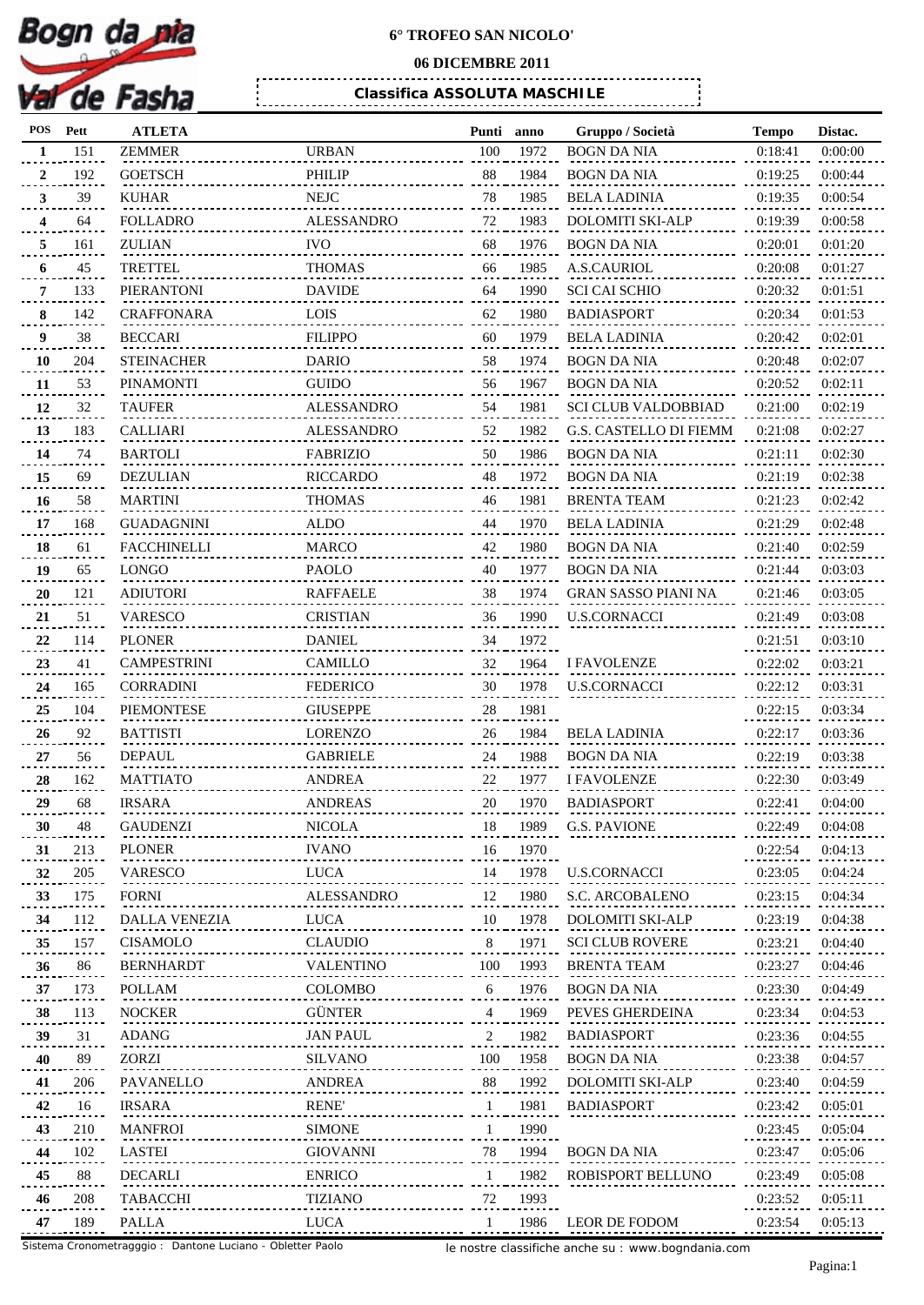| <b>POS</b> | Pett | <b>ATLETA</b>       |                      |              | Punti anno | Gruppo / Società            | <b>Tempo</b> | Distac. |
|------------|------|---------------------|----------------------|--------------|------------|-----------------------------|--------------|---------|
| 48         | 203  | <b>CHIOCCHETTI</b>  | <b>ERWIN</b>         | $\mathbf{1}$ | 1974       | <b>BELA LADINIA</b>         | 0:24:00      | 0:05:19 |
| 49         | 5    | <b>PALLAVER</b>     | <b>FRANCESCO</b>     | 1            | 1981       | <b>U.S.CORNACCI</b>         | 0:24:07      | 0:05:26 |
| 50         | 11   | <b>DELLADIO</b>     | <b>MATTEO</b>        | $\mathbf{1}$ | 1987       | <b>U.S.CORNACCI</b>         | 0:24:11      | 0:05:30 |
| 51         | 106  | <b>RASOM</b>        | <b>IVO</b>           |              | 1989       | <b>BELA LADINIA</b>         | 0:24:22      | 0:05:41 |
| 52         | 209  | <b>SOPPLELSA</b>    | <b>LUCIANO</b>       | $\mathbf{1}$ | 1962       | <b>GHERDEINA</b>            | 0:24:24      | 0:05:43 |
| 53         | 140  | DEGIAMPIETRO        | <b>WERNER</b>        | 1            | 1979       | A.S.CAURIOL                 | 0:24:27      | 0:05:46 |
| 54         | 80   | <b>LOITZL</b>       | <b>KURT</b>          | $\mathbf{1}$ | 1969       | SPORTMED-TELFS AUS          | 0:24:29      | 0:05:48 |
| 55         | 108  | <b>FISNAIDER</b>    | <b>DANIEL</b>        |              | 1988       |                             | 0:24:31      | 0:05:50 |
| 56         | 54   | <b>MARGESIN</b>     | <b>MICHAEL</b>       | 1            | 1975       | <b>RV EDELROT</b>           | 0:24:33      | 0:05:52 |
|            | 138  | <b>DANTONE</b>      | <b>LODOVICO</b>      | 1            | 1983       | <b>BOGN DA NIA</b>          | 0:24:35      | 0:05:54 |
| 57         |      | <b>DEFLORIAN</b>    | <b>CLAUDIO</b>       |              | 1964       | <b>U.S.DOLOMITICA</b>       | 0:24:38      | 0:05:57 |
| 58         | 33   |                     |                      | 1            |            |                             |              |         |
| 59         | 125  | <b>UNTERSTEINER</b> | <b>ALOIS</b>         | 88           | 1958       | <b>SKI-ALP AHRNTAL</b>      | 0:24:40      | 0:05:59 |
| 60         | 172  | <b>BRIOSI</b>       | <b>ALDO</b>          | 1            | 1968       | <b>U.S.DOLOMITICA</b>       | 0:24:42      | 0:06:01 |
| 61         | 163  | <b>CASARI</b>       | <b>ANDREA</b>        | 1            | 1974       |                             | 0:24:44      | 0:06:03 |
| 62         | 90   | <b>BODNER</b>       | <b>JIMMY</b>         | $\mathbf{1}$ | 1968       | <b>SPORTMED-TELFS AUS</b>   | 0:24:47      | 0:06:06 |
| 63         | 211  | FRASCONA'           | <b>GABRIELE</b>      |              | 1984       |                             | 0:24:56      | 0:06:15 |
| 64         | 55   | <b>ARMELLINI</b>    | <b>FLORIAN</b>       | 1            | 1968       | <b>RV EDELROT</b>           | 0:24:58      | 0:06:17 |
| 65         | 4    | <b>GUADAGNINI</b>   | <b>MARTINO</b>       | 68           | 1992       | <b>U.S.DOLOMITICA</b>       | 0:24:59      | 0:06:18 |
| 66         | 170  | <b>DEJORI</b>       | <b>ERICH</b>         | 1            | 1965       | <b>BOGN DA NIA</b>          | 0:25:12      | 0:06:31 |
| 67         | 28   | <b>CAMPEDEL</b>     | <b>CRISTIAN</b>      | 66           | 1993       | <b>CENTRO AG.ARABBA</b>     | 0:25:20      | 0:06:39 |
| 68         | 66   | LÖWE                | <b>ANDREAS</b>       | 1            | 1968       | <b>BOGN DA NIA</b>          | 0:25:21      | 0:06:40 |
| 69         | 79   | <b>SCHEIRING</b>    | <b>THOMAS</b>        | 1            | 1968       | SPORTMED-TELFS AUS          | 0:25:23      | 0:06:42 |
| 70         | 97   | <b>VALENTINI</b>    | <b>FRANCESCO</b>     | 1            | 1975       | <b>BOGN DA NIA</b>          | 0:25:25      | 0:06:44 |
| 71         | 46   | ZASSO               | <b>DEVIS</b>         |              | 1982       | <b>SCI CLUB VALLE AGORD</b> | 0:25:27      | 0:06:46 |
| 72         | 193  | <b>SIRAGNA</b>      | <b>MATTIA</b>        | 1            | 1983       |                             | 0:25:32      | 0:06:51 |
| 73         | 82   | <b>BONINSEGNA</b>   | <b>CRISTIAN</b>      |              | 1973       | <b>U.S.DOLOMITICA</b>       | 0:25:36      | 0:06:55 |
| 74         | 188  | <b>BUIATTI</b>      | <b>ALBERTO</b>       | 1            | 1969       | <b>DOLOMITI SKI-ALP</b>     | 0:25:40      | 0:06:59 |
| 75         | 153  | <b>LANDOLFI</b>     | <b>ALESSANDRO</b>    |              | 1977       | <b>I FAVOLENZE</b>          | 0:25:42      | 0:07:01 |
| 76         | 34   | <b>DESILVESTRO</b>  | <b>IVAN</b>          | 1            | 1989       | A.S.CAURIOL                 | 0:25:44      | 0:07:03 |
| 77         | 139  | <b>GALLER</b>       | <b>GIANFRANCO</b>    |              | 1964       | <b>U.S.CORNACCI</b>         | 0:25:50      | 0:07:09 |
| 78         | 212  | COSTANTINO          | <b>FEDERICO</b>      | 1            | 1980       | <b>BELA LADINIA</b>         | 0:25:55      | 0:07:14 |
| 79         | 20   | <b>SCALET</b>       | <b>ONORINO</b>       | 78           | 1956       | <b>G.S. PAVIONE</b>         | 0:25:57      | 0:07:16 |
| 80         | 60   | CODERMAZZI          | CARLO                | 1            | 1968       | <b>MONTANAIA RACING</b>     | 0:26:01      | 0:07:20 |
|            | 36   | <b>CONCINI</b>      | <b>ANDREA</b>        |              | 1991       | <b>SKI TEAM VAL DI NON</b>  | 0:26:06      | 0:07:25 |
| 81<br>82   | 62   | PANIZ               | <b>MATTEO</b>        | 1            | 1967       | <b>SCI CLUB VALDOBBIAD</b>  | 0:26:09      | 0:07:28 |
|            |      |                     |                      |              |            |                             |              |         |
| 83         | 123  | <b>FELICETI</b>     | LUIGI                | 72           | 1960       | <b>BOGN DA NIA</b>          | 0:26:13      | 0:07:32 |
| 84         | 10   | <b>GASPERINI</b>    | <b>PATRICK</b>       | 1            | 1989       | <b>I FAVOLENZE</b>          | 0:26:17      | 0:07:36 |
| 85         | 194  | <b>TAGLIAPIETRA</b> | <b>MAURO</b>         |              | 1974       | <b>SCI CLUB VALDOBBIAD</b>  | 0:26:21      | 0:07:40 |
| 86         | 186  | TURCHI              | LUIGI                | 1            | 1964       |                             | 0:26:40      | 0:07:59 |
| 87         | 119  | <b>CASERA</b>       | <b>GIULIANO</b>      | 68           | 1959       | <b>SCI CLUB VALLE AGORD</b> | 0:26:42      | 0:08:01 |
| 88         | 87   | <b>BORTOLUZZI</b>   | ALESSANDRO           | 66           | 1956       | ROBISPORT BELLUNO           | 0:26:46      | 0:08:05 |
| 89         | 177  | IORI                | <b>MORRIS</b>        | 1            | 1983       | <b>BOGN DA NIA</b>          | 0:26:50      | 0:08:09 |
| 90         | 191  | REDOLFI             | <b>FILIPPO</b>       | 1            | 1984       | <b>BELA LADINIA</b>         | 0:26:56      | 0:08:15 |
| 91         | 44   | IRSARA              | <b>MICHAEL</b>       | 1            | 1975       | <b>BADIASPORT</b>           | 0:26:58      | 0:08:17 |
| 92         | 24   | <b>FRIGO</b>        | <b>SILVANO SANCA</b> | $\mathbf{1}$ | 1966       | <b>SCI CAI SCHIO</b>        | 0:27:00      | 0:08:19 |
| 93         | 8    | VARESCO             | <b>RICCARDO</b>      |              | 1971       | A.S.CAURIOL                 | 0:27:06      | 0:08:25 |
| 94         | 85   | ANGELONI            | <b>OSCAR</b>         | 1            | 1972       | <b>DOLOMITI SKI-ALP</b>     | 0:27:27      | 0:08:46 |
| 95         | 22   | MAGNABOSCO          | <b>DAVIDE</b>        | 1            | 1970       | <b>SCI CAI SCHIO</b>        | 0:27:29      | 0:08:48 |
| 96         | 30   | <b>TREBO</b>        | <b>DAVIDE</b>        | 1            | 1980       | S.C. ARCOBALENO             | 0:27:34      | 0:08:53 |
| 97         | 190  | DEGIAMPIETRO        | <b>ENRICO</b>        |              | 1983       | <b>BOGN DA NIA</b>          | 0:27:41      | 0:09:00 |
| 98         | 180  | <b>LAUTON</b>       | <b>CORNELIO</b>      |              | 1982       | <b>BOGN DA NIA</b>          | 0:27:43      | 0:09:02 |
|            |      |                     |                      |              |            |                             |              |         |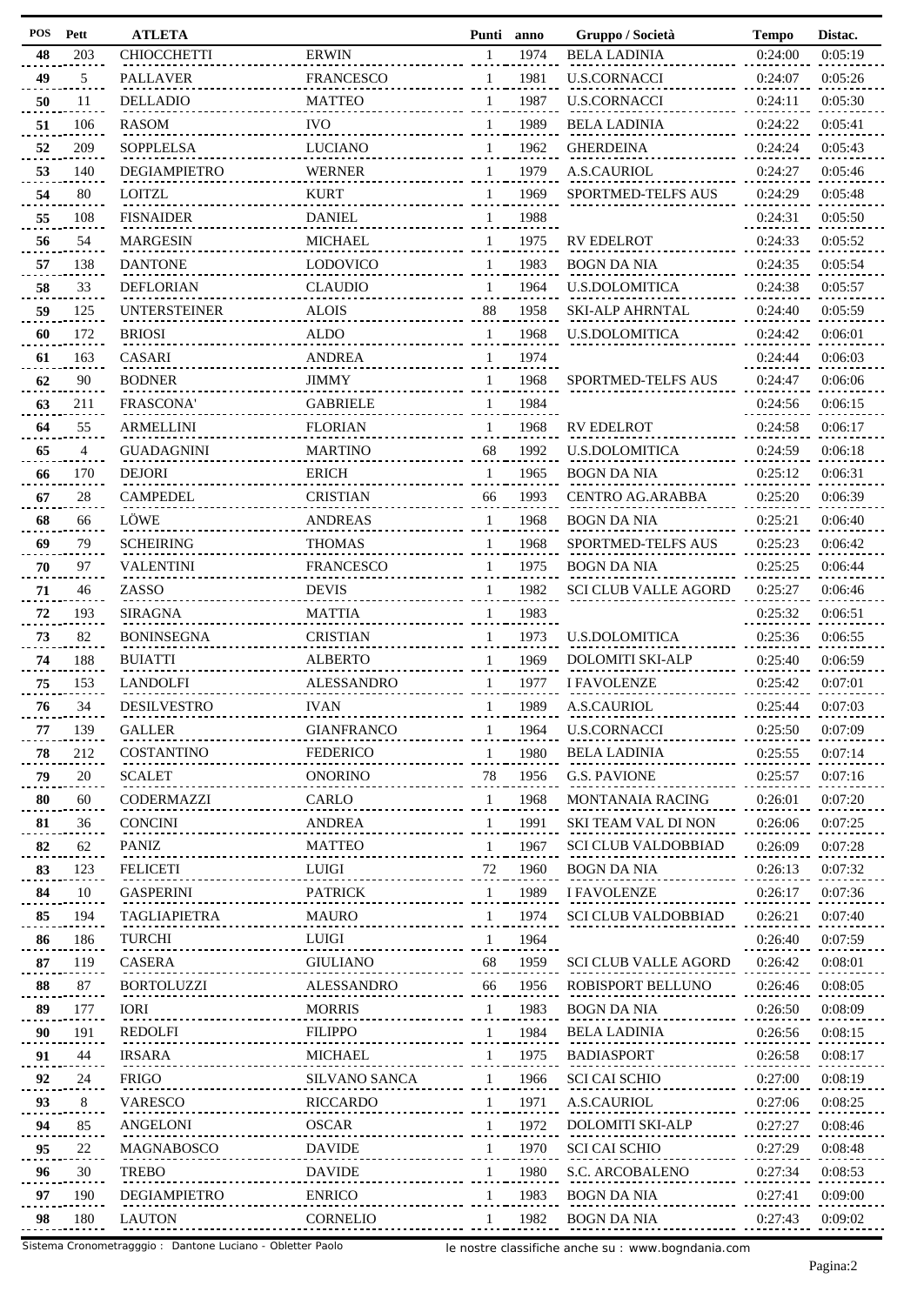| Pett | <b>ATLETA</b>                                                                                                                                              |                                                                                                                                                                                                                                                                                                                                                                                               | Punti                                                                                                                                                                                                                                                                                                                                                                                                  | anno                                                                                                                                             | Gruppo / Società                                                                                                                                                                             | <b>Tempo</b>                                                                                                                                                                                                                                                                                                                                                                                                                         | Distac.                                                                                                                                                                                                                                                                                    |
|------|------------------------------------------------------------------------------------------------------------------------------------------------------------|-----------------------------------------------------------------------------------------------------------------------------------------------------------------------------------------------------------------------------------------------------------------------------------------------------------------------------------------------------------------------------------------------|--------------------------------------------------------------------------------------------------------------------------------------------------------------------------------------------------------------------------------------------------------------------------------------------------------------------------------------------------------------------------------------------------------|--------------------------------------------------------------------------------------------------------------------------------------------------|----------------------------------------------------------------------------------------------------------------------------------------------------------------------------------------------|--------------------------------------------------------------------------------------------------------------------------------------------------------------------------------------------------------------------------------------------------------------------------------------------------------------------------------------------------------------------------------------------------------------------------------------|--------------------------------------------------------------------------------------------------------------------------------------------------------------------------------------------------------------------------------------------------------------------------------------------|
| 128  | <b>BATTISTI</b>                                                                                                                                            | <b>MARTINO</b>                                                                                                                                                                                                                                                                                                                                                                                | 1                                                                                                                                                                                                                                                                                                                                                                                                      | 1963                                                                                                                                             | <b>GRONLAIT</b>                                                                                                                                                                              | 0:27:47                                                                                                                                                                                                                                                                                                                                                                                                                              | 0:09:06                                                                                                                                                                                                                                                                                    |
| 25   | <b>MAIER</b>                                                                                                                                               | <b>WERNER</b>                                                                                                                                                                                                                                                                                                                                                                                 | 1                                                                                                                                                                                                                                                                                                                                                                                                      | 1969                                                                                                                                             | <b>KSV TRIATHLON</b>                                                                                                                                                                         | 0:27:52                                                                                                                                                                                                                                                                                                                                                                                                                              | 0:09:11                                                                                                                                                                                                                                                                                    |
| 17   | PASQUALINI                                                                                                                                                 | <b>AGOSTINO</b>                                                                                                                                                                                                                                                                                                                                                                               | 1                                                                                                                                                                                                                                                                                                                                                                                                      | 1965                                                                                                                                             | <b>I FAVOLENZE</b>                                                                                                                                                                           | 0:27:56                                                                                                                                                                                                                                                                                                                                                                                                                              | 0:09:15                                                                                                                                                                                                                                                                                    |
| 21   | <b>CANDIA</b>                                                                                                                                              | <b>MARCO</b>                                                                                                                                                                                                                                                                                                                                                                                  | 1                                                                                                                                                                                                                                                                                                                                                                                                      | 1975                                                                                                                                             | <b>SCI CAI SCHIO</b>                                                                                                                                                                         | 0:28:14                                                                                                                                                                                                                                                                                                                                                                                                                              | 0:09:33                                                                                                                                                                                                                                                                                    |
| 178  | <b>CHIOVA</b>                                                                                                                                              | ANDREA                                                                                                                                                                                                                                                                                                                                                                                        | 1                                                                                                                                                                                                                                                                                                                                                                                                      | 1986                                                                                                                                             |                                                                                                                                                                                              | 0:28:23                                                                                                                                                                                                                                                                                                                                                                                                                              | 0:09:42                                                                                                                                                                                                                                                                                    |
| 184  | MICHELUZZI                                                                                                                                                 | <b>OLIVO</b>                                                                                                                                                                                                                                                                                                                                                                                  | 64                                                                                                                                                                                                                                                                                                                                                                                                     | 1952                                                                                                                                             | <b>BELA LADINIA</b>                                                                                                                                                                          | 0:28:26                                                                                                                                                                                                                                                                                                                                                                                                                              | 0:09:45                                                                                                                                                                                                                                                                                    |
| 200  | CHIARANZELLI                                                                                                                                               | <b>MARCO</b>                                                                                                                                                                                                                                                                                                                                                                                  | 1                                                                                                                                                                                                                                                                                                                                                                                                      | 1967                                                                                                                                             | <b>GRAN SASSO</b>                                                                                                                                                                            | 0:28:33                                                                                                                                                                                                                                                                                                                                                                                                                              | 0:09:52                                                                                                                                                                                                                                                                                    |
| 14   | <b>TORGHELE</b>                                                                                                                                            | <b>GABRIELE</b>                                                                                                                                                                                                                                                                                                                                                                               | 1                                                                                                                                                                                                                                                                                                                                                                                                      |                                                                                                                                                  |                                                                                                                                                                                              |                                                                                                                                                                                                                                                                                                                                                                                                                                      | 0:09:54                                                                                                                                                                                                                                                                                    |
|      | <b>LOLLO</b>                                                                                                                                               |                                                                                                                                                                                                                                                                                                                                                                                               | 64                                                                                                                                                                                                                                                                                                                                                                                                     | 1994                                                                                                                                             |                                                                                                                                                                                              |                                                                                                                                                                                                                                                                                                                                                                                                                                      | 0:09:59                                                                                                                                                                                                                                                                                    |
|      |                                                                                                                                                            |                                                                                                                                                                                                                                                                                                                                                                                               |                                                                                                                                                                                                                                                                                                                                                                                                        |                                                                                                                                                  |                                                                                                                                                                                              |                                                                                                                                                                                                                                                                                                                                                                                                                                      | 0:10:07                                                                                                                                                                                                                                                                                    |
|      |                                                                                                                                                            |                                                                                                                                                                                                                                                                                                                                                                                               | 1                                                                                                                                                                                                                                                                                                                                                                                                      |                                                                                                                                                  |                                                                                                                                                                                              |                                                                                                                                                                                                                                                                                                                                                                                                                                      | 0:10:15                                                                                                                                                                                                                                                                                    |
|      |                                                                                                                                                            |                                                                                                                                                                                                                                                                                                                                                                                               |                                                                                                                                                                                                                                                                                                                                                                                                        |                                                                                                                                                  |                                                                                                                                                                                              |                                                                                                                                                                                                                                                                                                                                                                                                                                      | 0:10:24                                                                                                                                                                                                                                                                                    |
|      |                                                                                                                                                            |                                                                                                                                                                                                                                                                                                                                                                                               |                                                                                                                                                                                                                                                                                                                                                                                                        |                                                                                                                                                  |                                                                                                                                                                                              |                                                                                                                                                                                                                                                                                                                                                                                                                                      | 0:10:35                                                                                                                                                                                                                                                                                    |
|      |                                                                                                                                                            |                                                                                                                                                                                                                                                                                                                                                                                               |                                                                                                                                                                                                                                                                                                                                                                                                        |                                                                                                                                                  |                                                                                                                                                                                              |                                                                                                                                                                                                                                                                                                                                                                                                                                      | 0:10:59                                                                                                                                                                                                                                                                                    |
|      |                                                                                                                                                            |                                                                                                                                                                                                                                                                                                                                                                                               |                                                                                                                                                                                                                                                                                                                                                                                                        |                                                                                                                                                  |                                                                                                                                                                                              |                                                                                                                                                                                                                                                                                                                                                                                                                                      | 0:11:08                                                                                                                                                                                                                                                                                    |
|      |                                                                                                                                                            |                                                                                                                                                                                                                                                                                                                                                                                               |                                                                                                                                                                                                                                                                                                                                                                                                        |                                                                                                                                                  |                                                                                                                                                                                              |                                                                                                                                                                                                                                                                                                                                                                                                                                      | 0:11:12                                                                                                                                                                                                                                                                                    |
|      |                                                                                                                                                            |                                                                                                                                                                                                                                                                                                                                                                                               |                                                                                                                                                                                                                                                                                                                                                                                                        |                                                                                                                                                  |                                                                                                                                                                                              |                                                                                                                                                                                                                                                                                                                                                                                                                                      | 0:11:16                                                                                                                                                                                                                                                                                    |
|      |                                                                                                                                                            |                                                                                                                                                                                                                                                                                                                                                                                               |                                                                                                                                                                                                                                                                                                                                                                                                        |                                                                                                                                                  |                                                                                                                                                                                              |                                                                                                                                                                                                                                                                                                                                                                                                                                      |                                                                                                                                                                                                                                                                                            |
|      |                                                                                                                                                            |                                                                                                                                                                                                                                                                                                                                                                                               |                                                                                                                                                                                                                                                                                                                                                                                                        |                                                                                                                                                  |                                                                                                                                                                                              |                                                                                                                                                                                                                                                                                                                                                                                                                                      | 0:11:21                                                                                                                                                                                                                                                                                    |
|      |                                                                                                                                                            |                                                                                                                                                                                                                                                                                                                                                                                               |                                                                                                                                                                                                                                                                                                                                                                                                        |                                                                                                                                                  |                                                                                                                                                                                              |                                                                                                                                                                                                                                                                                                                                                                                                                                      | 0:11:28                                                                                                                                                                                                                                                                                    |
|      |                                                                                                                                                            |                                                                                                                                                                                                                                                                                                                                                                                               |                                                                                                                                                                                                                                                                                                                                                                                                        |                                                                                                                                                  |                                                                                                                                                                                              |                                                                                                                                                                                                                                                                                                                                                                                                                                      | 0:11:30                                                                                                                                                                                                                                                                                    |
|      |                                                                                                                                                            |                                                                                                                                                                                                                                                                                                                                                                                               |                                                                                                                                                                                                                                                                                                                                                                                                        |                                                                                                                                                  |                                                                                                                                                                                              |                                                                                                                                                                                                                                                                                                                                                                                                                                      | 0:11:32                                                                                                                                                                                                                                                                                    |
|      |                                                                                                                                                            |                                                                                                                                                                                                                                                                                                                                                                                               |                                                                                                                                                                                                                                                                                                                                                                                                        |                                                                                                                                                  |                                                                                                                                                                                              |                                                                                                                                                                                                                                                                                                                                                                                                                                      | 0:11:34                                                                                                                                                                                                                                                                                    |
|      |                                                                                                                                                            |                                                                                                                                                                                                                                                                                                                                                                                               | 1                                                                                                                                                                                                                                                                                                                                                                                                      |                                                                                                                                                  |                                                                                                                                                                                              |                                                                                                                                                                                                                                                                                                                                                                                                                                      | 0:11:49                                                                                                                                                                                                                                                                                    |
| 63   |                                                                                                                                                            | <b>ANDREA</b>                                                                                                                                                                                                                                                                                                                                                                                 | 1                                                                                                                                                                                                                                                                                                                                                                                                      | 1987                                                                                                                                             | <b>SAT VAL DI GRESTA</b>                                                                                                                                                                     |                                                                                                                                                                                                                                                                                                                                                                                                                                      | 0:11:57                                                                                                                                                                                                                                                                                    |
| 158  | <b>SACCHI</b>                                                                                                                                              | <b>LUCA</b>                                                                                                                                                                                                                                                                                                                                                                                   | 1                                                                                                                                                                                                                                                                                                                                                                                                      | 1965                                                                                                                                             | <b>BOGN DA NIA</b>                                                                                                                                                                           | 0:30:41                                                                                                                                                                                                                                                                                                                                                                                                                              | 0:12:00                                                                                                                                                                                                                                                                                    |
| 103  | DI NENNO                                                                                                                                                   | <b>REMO</b>                                                                                                                                                                                                                                                                                                                                                                                   | 58                                                                                                                                                                                                                                                                                                                                                                                                     | 1954                                                                                                                                             | <b>ZON TE CADIN</b>                                                                                                                                                                          | 0:30:52                                                                                                                                                                                                                                                                                                                                                                                                                              | 0:12:11                                                                                                                                                                                                                                                                                    |
| 100  | <b>BORTOLUZZI</b>                                                                                                                                          | <b>LORENZO</b>                                                                                                                                                                                                                                                                                                                                                                                | 56                                                                                                                                                                                                                                                                                                                                                                                                     | 1952                                                                                                                                             | VIGILI DEL FUOCO BE                                                                                                                                                                          | 0:31:19                                                                                                                                                                                                                                                                                                                                                                                                                              | 0:12:38                                                                                                                                                                                                                                                                                    |
| 137  | <b>OSSAMAI</b>                                                                                                                                             | <b>RENZO</b>                                                                                                                                                                                                                                                                                                                                                                                  | 1                                                                                                                                                                                                                                                                                                                                                                                                      | 1964                                                                                                                                             | <b>SCI CLUB VALDOBBIAD</b>                                                                                                                                                                   | 0:31:23                                                                                                                                                                                                                                                                                                                                                                                                                              | 0:12:42                                                                                                                                                                                                                                                                                    |
| 13   | <b>DEMONTE</b>                                                                                                                                             | <b>DENIS</b>                                                                                                                                                                                                                                                                                                                                                                                  | 1                                                                                                                                                                                                                                                                                                                                                                                                      | 1978                                                                                                                                             | <b>I FAVOLENZE</b>                                                                                                                                                                           | 0:31:24                                                                                                                                                                                                                                                                                                                                                                                                                              | 0:12:43                                                                                                                                                                                                                                                                                    |
| 164  | <b>RASOM</b>                                                                                                                                               | ${\rm LUIGI}$                                                                                                                                                                                                                                                                                                                                                                                 |                                                                                                                                                                                                                                                                                                                                                                                                        | 1980                                                                                                                                             |                                                                                                                                                                                              | 0:31:26                                                                                                                                                                                                                                                                                                                                                                                                                              | 0:12:45                                                                                                                                                                                                                                                                                    |
| 35   | LIRA                                                                                                                                                       | <b>GIANCARLO</b>                                                                                                                                                                                                                                                                                                                                                                              |                                                                                                                                                                                                                                                                                                                                                                                                        | 1965                                                                                                                                             | <b>I FAVOLENZE</b>                                                                                                                                                                           | 0:31:35                                                                                                                                                                                                                                                                                                                                                                                                                              | 0:12:54                                                                                                                                                                                                                                                                                    |
| 174  | <b>BELLIN</b>                                                                                                                                              | <b>LORENZO</b>                                                                                                                                                                                                                                                                                                                                                                                | 1                                                                                                                                                                                                                                                                                                                                                                                                      | 1975                                                                                                                                             | <b>I FAVOLENZE</b>                                                                                                                                                                           | 0:31:39                                                                                                                                                                                                                                                                                                                                                                                                                              | 0:12:58                                                                                                                                                                                                                                                                                    |
| 132  | <b>FELLER</b>                                                                                                                                              | <b>DORIANO</b>                                                                                                                                                                                                                                                                                                                                                                                | 1                                                                                                                                                                                                                                                                                                                                                                                                      | 1976                                                                                                                                             | <b>GRONLAIT</b>                                                                                                                                                                              | 0:31:52                                                                                                                                                                                                                                                                                                                                                                                                                              | 0:13:11                                                                                                                                                                                                                                                                                    |
| 149  | <b>FURLAN</b>                                                                                                                                              | <b>GIUSEPPE</b>                                                                                                                                                                                                                                                                                                                                                                               | 54                                                                                                                                                                                                                                                                                                                                                                                                     | 1957                                                                                                                                             |                                                                                                                                                                                              | 0:32:05                                                                                                                                                                                                                                                                                                                                                                                                                              | 0:13:24                                                                                                                                                                                                                                                                                    |
| 15   | <b>DEJORI</b>                                                                                                                                              | <b>RICHARD</b>                                                                                                                                                                                                                                                                                                                                                                                | 1                                                                                                                                                                                                                                                                                                                                                                                                      | 1969                                                                                                                                             | <b>BOGN DA NIA</b>                                                                                                                                                                           | 0:32:08                                                                                                                                                                                                                                                                                                                                                                                                                              | 0:13:27                                                                                                                                                                                                                                                                                    |
| 122  | <b>VARESCO</b>                                                                                                                                             | <b>LUCIO</b>                                                                                                                                                                                                                                                                                                                                                                                  | 52                                                                                                                                                                                                                                                                                                                                                                                                     | 1960                                                                                                                                             | <b>U.S.CORNACCI</b>                                                                                                                                                                          | 0:32:12                                                                                                                                                                                                                                                                                                                                                                                                                              | 0:13:31                                                                                                                                                                                                                                                                                    |
| 49   | <b>TAUFER</b>                                                                                                                                              | <b>DANIEL</b>                                                                                                                                                                                                                                                                                                                                                                                 | $\mathbf{1}$                                                                                                                                                                                                                                                                                                                                                                                           | 1986                                                                                                                                             | <b>G.S. PAVIONE</b>                                                                                                                                                                          | 0:32:58                                                                                                                                                                                                                                                                                                                                                                                                                              | 0:14:17                                                                                                                                                                                                                                                                                    |
| 181  | <b>LAUTON</b>                                                                                                                                              | <b>MARTINO</b>                                                                                                                                                                                                                                                                                                                                                                                | $\mathbf{1}$                                                                                                                                                                                                                                                                                                                                                                                           | 1988                                                                                                                                             | BOGN DA NIA                                                                                                                                                                                  | 0:33:11                                                                                                                                                                                                                                                                                                                                                                                                                              | 0:14:30                                                                                                                                                                                                                                                                                    |
| 42   | <b>CAMPESTRINI</b>                                                                                                                                         | ELIA                                                                                                                                                                                                                                                                                                                                                                                          | 60                                                                                                                                                                                                                                                                                                                                                                                                     | 1999                                                                                                                                             | <b>I FAVOLENZE</b>                                                                                                                                                                           | 0:33:25                                                                                                                                                                                                                                                                                                                                                                                                                              | 0:14:44                                                                                                                                                                                                                                                                                    |
|      |                                                                                                                                                            | ALESSANDRO                                                                                                                                                                                                                                                                                                                                                                                    | 58                                                                                                                                                                                                                                                                                                                                                                                                     |                                                                                                                                                  |                                                                                                                                                                                              |                                                                                                                                                                                                                                                                                                                                                                                                                                      | 0:14:53                                                                                                                                                                                                                                                                                    |
|      | <b>ADROVER</b>                                                                                                                                             | PIETRO                                                                                                                                                                                                                                                                                                                                                                                        |                                                                                                                                                                                                                                                                                                                                                                                                        |                                                                                                                                                  | <b>BOGN DA NIA</b>                                                                                                                                                                           |                                                                                                                                                                                                                                                                                                                                                                                                                                      | 0:14:54                                                                                                                                                                                                                                                                                    |
|      |                                                                                                                                                            |                                                                                                                                                                                                                                                                                                                                                                                               |                                                                                                                                                                                                                                                                                                                                                                                                        |                                                                                                                                                  |                                                                                                                                                                                              |                                                                                                                                                                                                                                                                                                                                                                                                                                      | 0:14:57                                                                                                                                                                                                                                                                                    |
|      |                                                                                                                                                            |                                                                                                                                                                                                                                                                                                                                                                                               |                                                                                                                                                                                                                                                                                                                                                                                                        |                                                                                                                                                  |                                                                                                                                                                                              |                                                                                                                                                                                                                                                                                                                                                                                                                                      | 0:15:02                                                                                                                                                                                                                                                                                    |
|      |                                                                                                                                                            |                                                                                                                                                                                                                                                                                                                                                                                               |                                                                                                                                                                                                                                                                                                                                                                                                        |                                                                                                                                                  |                                                                                                                                                                                              |                                                                                                                                                                                                                                                                                                                                                                                                                                      | 0:15:47                                                                                                                                                                                                                                                                                    |
|      |                                                                                                                                                            |                                                                                                                                                                                                                                                                                                                                                                                               |                                                                                                                                                                                                                                                                                                                                                                                                        |                                                                                                                                                  |                                                                                                                                                                                              |                                                                                                                                                                                                                                                                                                                                                                                                                                      |                                                                                                                                                                                                                                                                                            |
|      |                                                                                                                                                            |                                                                                                                                                                                                                                                                                                                                                                                               |                                                                                                                                                                                                                                                                                                                                                                                                        |                                                                                                                                                  |                                                                                                                                                                                              |                                                                                                                                                                                                                                                                                                                                                                                                                                      | 0:16:03                                                                                                                                                                                                                                                                                    |
|      |                                                                                                                                                            |                                                                                                                                                                                                                                                                                                                                                                                               |                                                                                                                                                                                                                                                                                                                                                                                                        |                                                                                                                                                  |                                                                                                                                                                                              |                                                                                                                                                                                                                                                                                                                                                                                                                                      | 0:16:06                                                                                                                                                                                                                                                                                    |
|      |                                                                                                                                                            |                                                                                                                                                                                                                                                                                                                                                                                               |                                                                                                                                                                                                                                                                                                                                                                                                        |                                                                                                                                                  |                                                                                                                                                                                              |                                                                                                                                                                                                                                                                                                                                                                                                                                      | 0:16:27                                                                                                                                                                                                                                                                                    |
|      |                                                                                                                                                            |                                                                                                                                                                                                                                                                                                                                                                                               |                                                                                                                                                                                                                                                                                                                                                                                                        |                                                                                                                                                  |                                                                                                                                                                                              |                                                                                                                                                                                                                                                                                                                                                                                                                                      | 0:16:31                                                                                                                                                                                                                                                                                    |
| 171  | LANTZ                                                                                                                                                      |                                                                                                                                                                                                                                                                                                                                                                                               | 1                                                                                                                                                                                                                                                                                                                                                                                                      | 1962                                                                                                                                             |                                                                                                                                                                                              | 0:35:38                                                                                                                                                                                                                                                                                                                                                                                                                              | 0:16:57                                                                                                                                                                                                                                                                                    |
| 101  | LASTEI                                                                                                                                                     | <b>CLAUDIO</b>                                                                                                                                                                                                                                                                                                                                                                                | 1                                                                                                                                                                                                                                                                                                                                                                                                      | 1963                                                                                                                                             | BOGN DA NIA                                                                                                                                                                                  | 0:36:03                                                                                                                                                                                                                                                                                                                                                                                                                              | 0:17:22                                                                                                                                                                                                                                                                                    |
| 215  | <b>DEBERTOL</b>                                                                                                                                            | <b>OSVALDO</b>                                                                                                                                                                                                                                                                                                                                                                                | 48                                                                                                                                                                                                                                                                                                                                                                                                     | 1956                                                                                                                                             |                                                                                                                                                                                              | 0:36:46                                                                                                                                                                                                                                                                                                                                                                                                                              | 0:18:05                                                                                                                                                                                                                                                                                    |
|      | 131<br>29<br>83<br>76<br>67<br>115<br>107<br>150<br>182<br>127<br>75<br>159<br>94<br>12<br>187<br>129<br>9<br>179<br>214<br>116<br>185<br>84<br>216<br>110 | ROSSI<br><b>BONVECCHIO</b><br><b>DONDIO</b><br><b>DOLIANA</b><br><b>GANDINI</b><br><b>VANZETTA</b><br><b>MARTIN</b><br><b>DAVARDA</b><br><b>FESTI</b><br><b>BERTOLINI</b><br>LOT<br><b>BROCCATO</b><br><b>NIEBUHR</b><br><b>FORNI</b><br><b>ROSA</b><br><b>BATTISTI</b><br><b>SILVESTRI</b><br>RASOM<br><b>GRISOTTO</b><br><b>FARE</b><br><b>BRUSCO</b><br><b>FURLANIS</b><br><b>AZZALINI</b> | <b>ANDREA</b><br><b>MATTEO ANGELO</b><br><b>EDOARDO</b><br><b>MASSIMO</b><br>LEONARDO<br><b>LUIGI</b><br><b>TIZIANO</b><br><b>IVAN</b><br><b>RINALDO</b><br><b>ANDREA</b><br><b>ANDREA</b><br><b>MARIANO</b><br><b>MASSIMO</b><br><b>NIKOLAJ</b><br><b>CLEMENTE</b><br>ANDREA<br><b>DANIELE</b><br><b>GABRIELE</b><br><b>THOMAS</b><br><b>GIORGIO</b><br><b>MAURIZIO</b><br>ALESSANDRO<br><b>COLIN</b> | 62<br>1<br>1<br>62<br>$\mathbf{1}$<br>$\mathbf{1}$<br>60<br>1<br>1<br>1<br>1<br>1<br>50<br>$\mathbf{1}$<br>1<br>1<br>1<br>1<br>1<br>$\mathbf{1}$ | 1976<br>1995<br>1967<br>1969<br>1961<br>1957<br>1988<br>1974<br>1959<br>1979<br>1977<br>1962<br>1971<br>1983<br>1973<br>1994<br>1960<br>1969<br>1970<br>1963<br>1978<br>1965<br>1961<br>1976 | <b>I FAVOLENZE</b><br><b>BELA LADINIA</b><br><b>CENTRO AG.ARABBA</b><br>S.C. ARCOBALENO<br><b>U.S.CORNACCI</b><br><b>U.S.CORNACCI</b><br><b>BOGN DA NIA</b><br>A.S.CAURIOL<br><b>SCI CLUB LA VALLE</b><br><b>BOGN DA NIA</b><br><b>GRONLAIT</b><br><b>S.C. SAN MARTINO</b><br><b>I FAVOLENZE</b><br><b>BOGN DA NIA</b><br><b>GRONLAIT</b><br>S.C. ARCOBALENO<br>BOGN DA NIA<br>BOGN DA NIA<br><b>SAT TREVALLI</b><br>S.C. VALRENDENA | 0:28:35<br>0:28:40<br>0:28:48<br>0:28:56<br>0:29:05<br>0:29:16<br>0:29:40<br>0:29:49<br>0:29:53<br>0:29:57<br>0:30:02<br>0:30:09<br>0:30:11<br>0:30:13<br>0:30:15<br>0:30:30<br>0:30:38<br>0:33:34<br>0:33:35<br>0:33:38<br>0:33:43<br>0:34:28<br>0:34:44<br>0:34:47<br>0:35:08<br>0:35:12 |

le nostre classifiche anche su : www.bogndania.com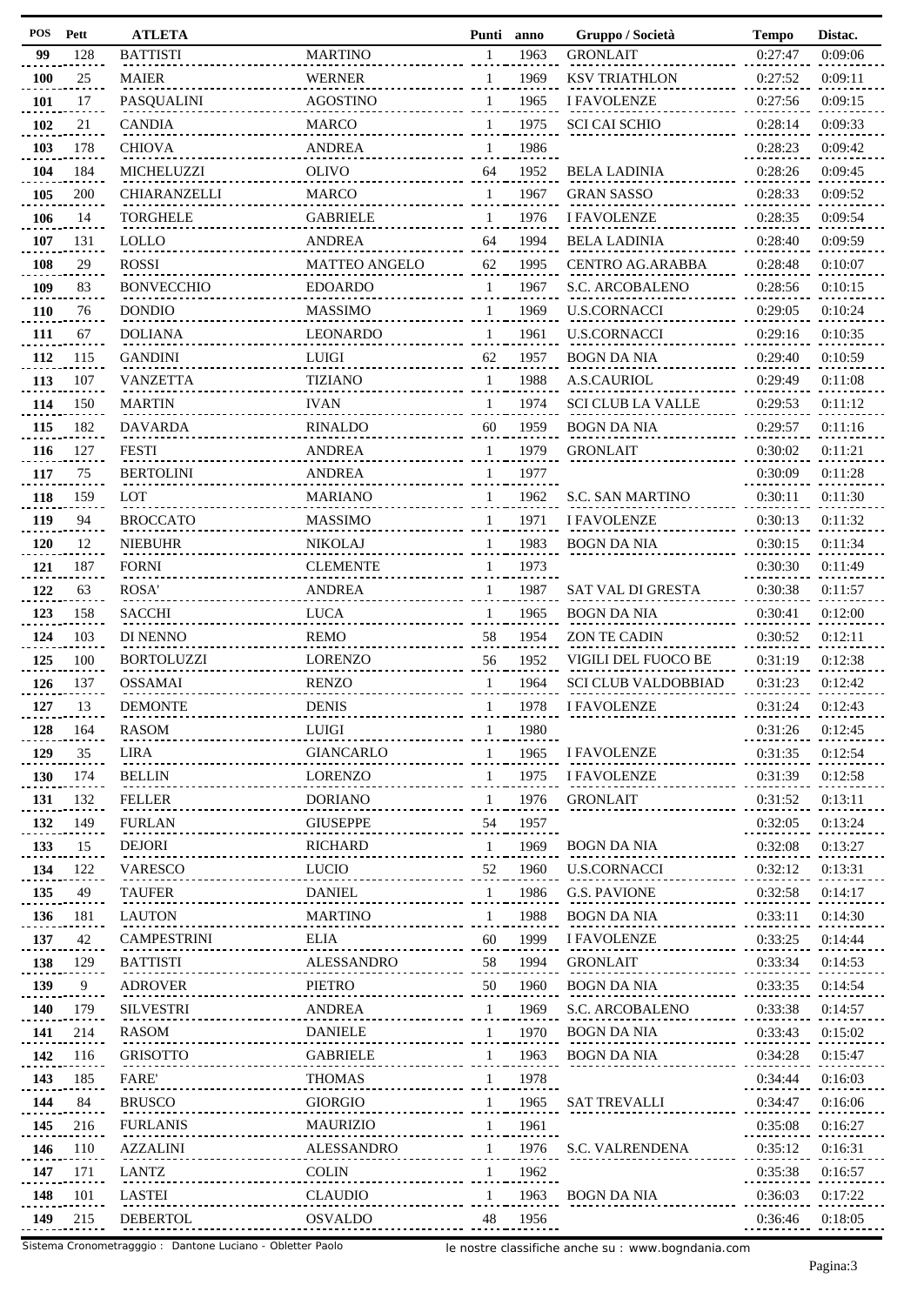| POS | Pett     | <b>TLETA</b>      |                    | Punti | anno | Gruppo / Società                                            | Fempo   | Distac.                |
|-----|----------|-------------------|--------------------|-------|------|-------------------------------------------------------------|---------|------------------------|
| 150 | 78<br>.  | CERCHIO           | <b>ATTEC</b><br>MА |       | 97ء، | <b>SAN MARTINO</b><br>------------------------------------- | 0:37:36 | 0:18:55<br>----------- |
| 151 | 169<br>. | <b>TERRAGNOLO</b> | <b>BRUNO</b>       |       | 1976 | <b>KREUZSPITZE</b>                                          | 0:43:39 | 0:24:58                |
|     |          |                   |                    |       |      |                                                             |         |                        |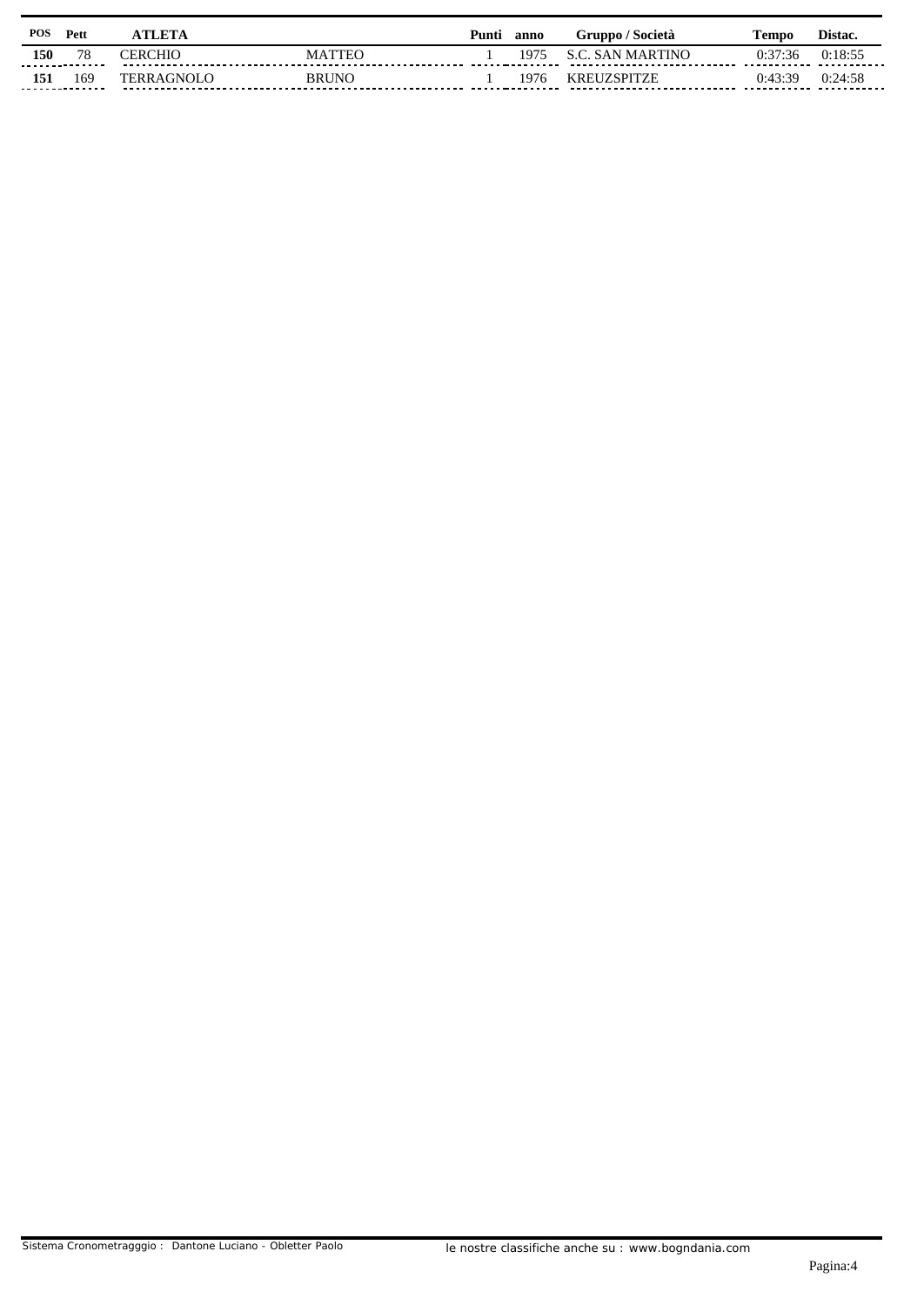

**06 DICEMBRE 2011**

 $\frac{1}{2}$ **F CADETTI Classifica per Categoria** 

| <b>POS</b> | Pett         | <b></b>     |           | Punti | anno              | Gruppo / Società        | l'empo  | Distac.     |
|------------|--------------|-------------|-----------|-------|-------------------|-------------------------|---------|-------------|
|            |              | 'OR         | AURA      | 100   | 1997              | <b>DOLOMITI SKI-ALP</b> | 0:33:41 | 0:00:00<br> |
|            | $20^{\circ}$ | <b>TONA</b> | .ORL<br>. | 88    | 1993<br>--------- |                         | 0:34:03 | 0:00:22<br> |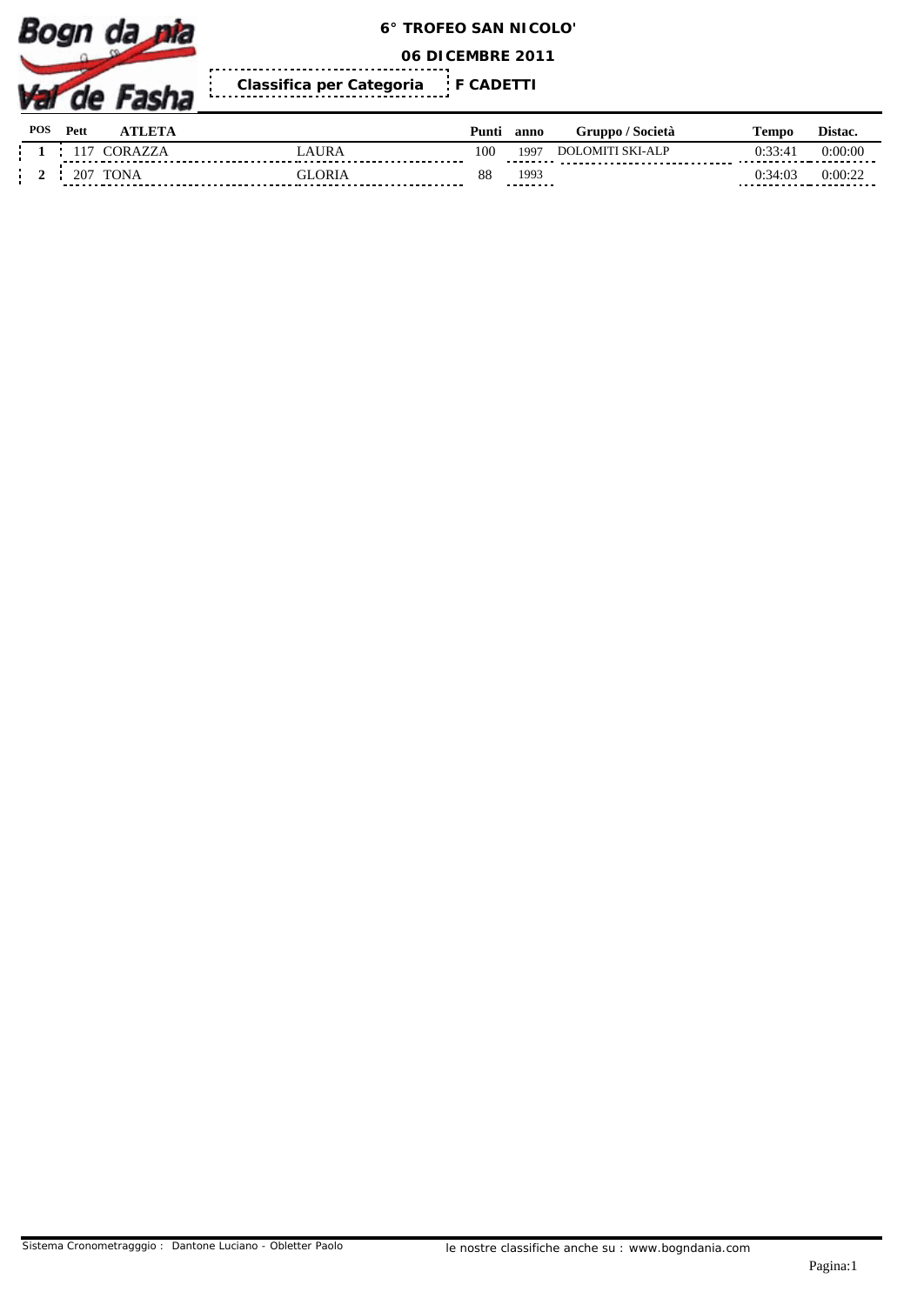

**06 DICEMBRE 2011**

İ **M OVER 50 Classifica per Categoria** 

| <b>POS</b>       | Pett | <b>ATLETA</b>    |                   | Punti | anno | Gruppo / Società             | <b>Tempo</b> | Distac. |
|------------------|------|------------------|-------------------|-------|------|------------------------------|--------------|---------|
|                  |      | 89 ZORZI         | <b>SILVANO</b>    | 100   | 1958 | <b>BOGN DA NIA</b>           | 0:23:38      | 0:00:00 |
|                  |      | 125 UNTERSTEINER | <b>ALOIS</b>      | 88    |      | 1958 SKI-ALP AHRNTAL         | 0:24:40      | 0:01:02 |
|                  |      | 20 SCALET        | <b>ONORINO</b>    | 78    |      | 1956 G.S. PAVIONE            | 0:25:57      | 0:02:19 |
|                  |      | 123 FELICETI     | LUIGI             | 72    |      | 1960 BOGN DA NIA             | 0:26:13      | 0:02:35 |
|                  |      | 119 CASERA       | <b>GIULIANO</b>   | 68    | 1959 | SCI CLUB VALLE AGORDIN       | 0:26:42      | 0:03:04 |
|                  |      | 87 BORTOLUZZI    | <b>ALESSANDRO</b> | 66    |      | 1956 ROBISPORT BELLUNO       | 0:26:46      | 0:03:08 |
|                  |      | 184 MICHELUZZI   | <b>OLIVO</b>      | 64    | 1952 | <b>BELA LADINIA</b>          | 0:28:26      | 0:04:48 |
|                  |      | 115 GANDINI      | LUIGI             | 62    | 1957 | <b>BOGN DA NIA</b>           | 0:29:40      | 0:06:02 |
|                  |      | 182 DAVARDA      | RINALDO           | 60    | 1959 | <b>BOGN DA NIA</b>           | 0:29:57      | 0:06:19 |
| $\frac{1}{2}$ 10 |      | 103 DI NENNO     | REMO              | 58    | 1954 | ZON TE CADIN                 | 0:30:52      | 0:07:14 |
| -11              |      | 100 BORTOLUZZI   | <b>LORENZO</b>    | 56    |      | 1952 VIGILI DEL FUOCO BELLUN | 0:31:19      | 0:07:41 |
| <b>12</b>        |      | 149 FURLAN       | <b>GIUSEPPE</b>   | 54    | 1957 |                              | 0:32:05      | 0:08:27 |
| $\frac{1}{2}$ 13 |      | 122 VARESCO      | LUCIO             | 52    |      | 1960 U.S.CORNACCI            | 0:32:12      | 0:08:34 |
| $\frac{14}{14}$  | 9    | <b>ADROVER</b>   | PIETRO            | 50    |      | 1960 BOGN DA NIA             | 0:33:35      | 0:09:57 |
| $\frac{1}{2}$ 15 |      | 215 DEBERTOL     | <b>OSVALDO</b>    | 48    | 1956 |                              | 0:36:46      | 0:13:08 |

| ınti            | anno | Gruppo / Società              | <b>Tempo</b> | Distac. |
|-----------------|------|-------------------------------|--------------|---------|
| $\overline{00}$ | 1958 | <b>BOGN DA NIA</b>            | 0:23:38      | 0:00:00 |
| 38              | 1958 | <b>SKI-ALP AHRNTAL</b>        | 0:24:40      | 0:01:02 |
| 78              | 1956 | G.S. PAVIONE                  | 0:25:57      | 0:02:19 |
| 72              | 1960 | <b>BOGN DA NIA</b>            | 0:26:13      | 0:02:35 |
| 58              | 1959 | <b>SCI CLUB VALLE AGORDIN</b> | 0:26:42      | 0:03:04 |
| 56              | 1956 | ROBISPORT BELLUNO             | 0:26:46      | 0:03:08 |
| 54              | 1952 | <b>BELA LADINIA</b>           | 0:28:26      | 0:04:48 |
| 52              | 1957 | <b>BOGN DA NIA</b>            | 0:29:40      | 0:06:02 |
| 50              | 1959 | <b>BOGN DA NIA</b>            | 0:29:57      | 0:06:19 |
| 58              | 1954 | <b>ZON TE CADIN</b>           | 0:30:52      | 0:07:14 |
| 56              | 1952 | VIGILI DEL FUOCO BELLUN       | 0:31:19      | 0:07:41 |
| 54              | 1957 |                               | 0:32:05      | 0:08:27 |
| 52              | 1960 | <b>U.S.CORNACCI</b>           | 0:32:12      | 0:08:34 |
| 50              | 1960 | <b>BOGN DA NIA</b>            | 0:33:35      | 0:09:57 |
| 18              | 1956 |                               | 0:36:46      | 0:13:08 |
|                 |      |                               |              |         |